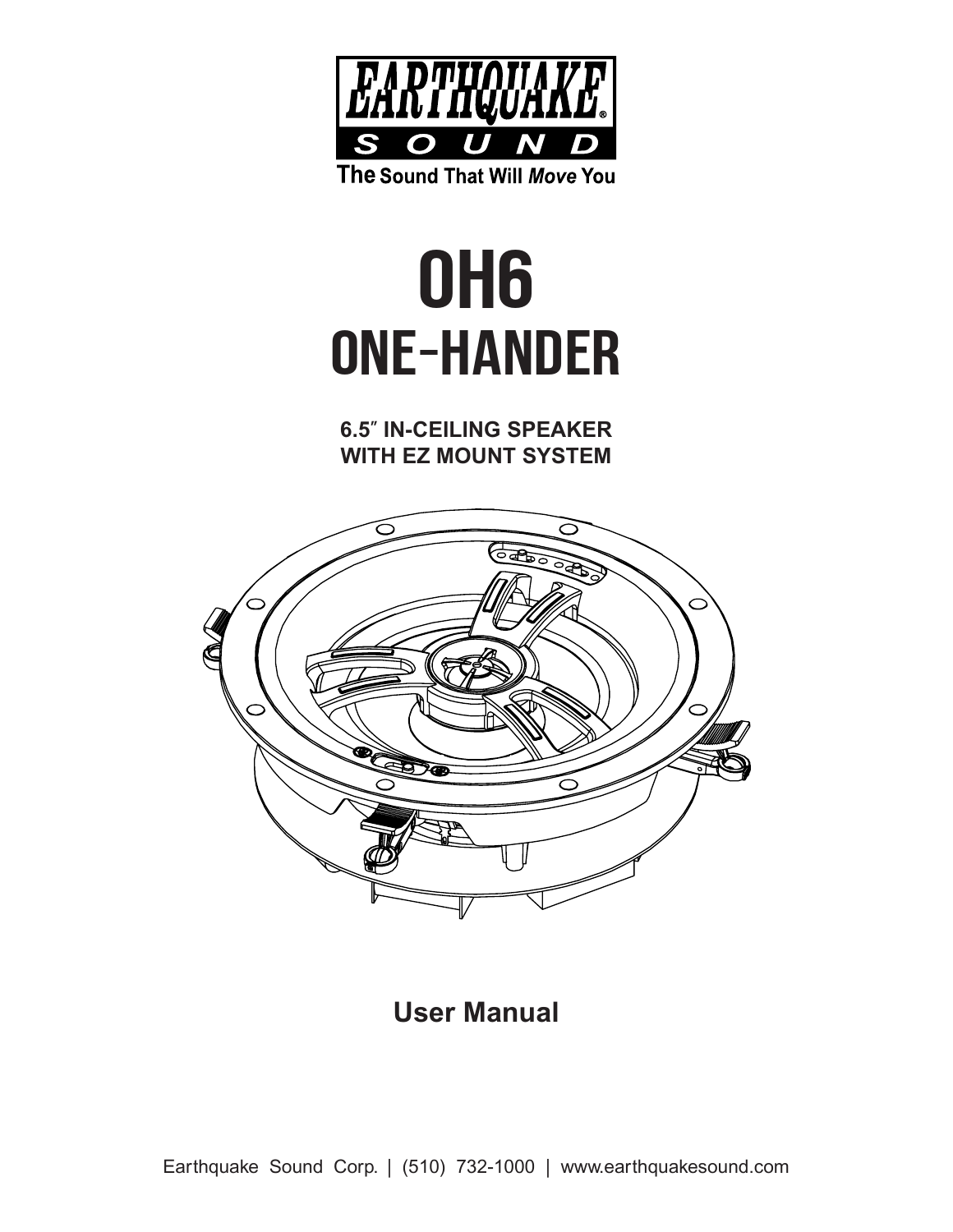## **TABLE OF CONTENTS**

| Specifications & Dimensions3 |  |
|------------------------------|--|
|                              |  |
|                              |  |
|                              |  |
|                              |  |



The Sound That Will Move You

Earthquake Sound Corporation 2727 McCone Avenue Hayward, CA 94545. USA Tel: 510-732-1000 Fax: 510-732-1095

Customer Support tech@earthquakesound.com Tel: 510-732-1000 Fax: 510-732-1095



WARNING: This product is capa-<br>ble of generating high sound<br>pressure levels. You should expressure reverse rou should ex-<br>ercise caution when operating<br>these speakers. Long term ex-<br>posures to high levels of sound

damage to your hearing. Sound pressure will cause permanent<br>damage to your hearing. Sound pressure levels<br>exceeding 85dB can be dangerous with conexceeding solar can be dangerous with con-<br>stant exposure, set your audio system to a com-<br>fortable loudness level. Earthquake Sound<br>Corporation does not assume liability for dam-<br>ages resulting from the direct use of Eart

© 2020 Earthquake Sound Corporation. All rights reserved.

This document should not be construed as a commitment on the part of Earthquake Sound Corporation.The information is subject to change without notice. Earthquake Sound Corporation assumes no responsibility for errors that may appear within this document.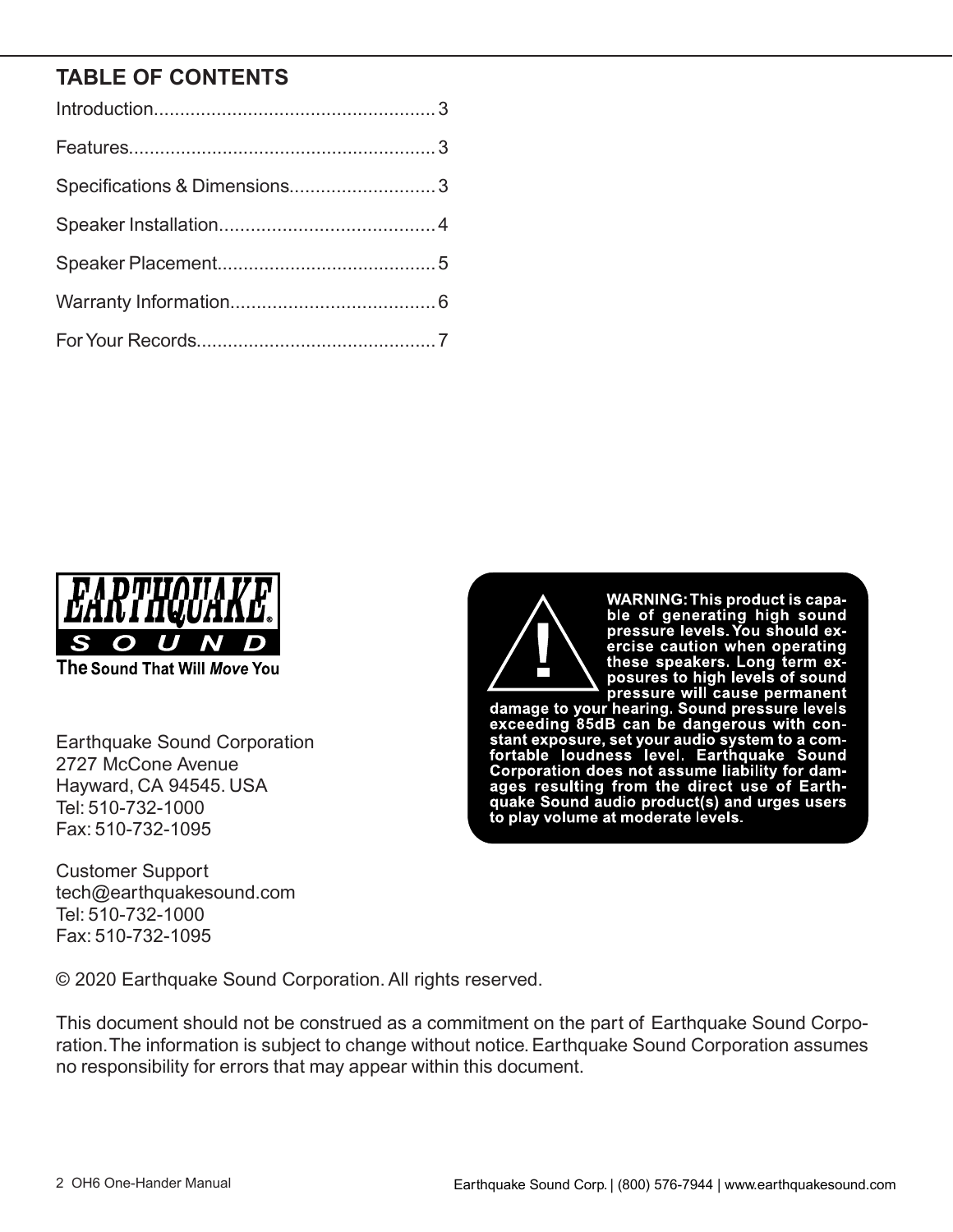## **INTRODUCTION**

Congratulations on your purchase of the **OH6 ONE-HANDER In-Wall/In-Ceiling Speaker System**. Proper handling, installation, and operation of this speaker will provide a lifetime of durability and high-end performance.

It is important that you follow all installation and mounting instructions and recommendations in this manual closely and carefully to ensure optimal performance operation and longevity.

### **FEATURES**

- 6.5″ In-Ceiling Speaker
- Quick EZ Mounting System
- 1″ Adjustable Neodymium Tweeter
- Elaborate Crossover Network With Polyswitch Protection
- Bass & Treble Tonal Control Adjustment Switches
- Paintable Anti-Rust Magnetic Grilles
- Gold Plated Spring-Loaded Terminals
- Carbon Fiber Woofer Cone
- Edgeless Design for Better Aesthetic and Reduced Visibility
- Rough-in Kit Ready

## **SPECIFICATIONS & DIMENSIONS**

| <b>Frequency Response</b>      | 50Hz-15kHz                                                                                                               |
|--------------------------------|--------------------------------------------------------------------------------------------------------------------------|
| Sensitivity                    | 87dB 1W/1M                                                                                                               |
| Impedance                      | 8-Ohm                                                                                                                    |
| Power Handling                 | 150 Watts Max                                                                                                            |
| <b>Grille Finish</b>           | <b>White/Paintable</b>                                                                                                   |
| <b>Enclosure Material/Type</b> | Impact resistant ABS plastic                                                                                             |
| <b>Driver Components</b>       | 2-way system using one 1"<br>adjustable silk dome neodymium<br>tweeter and one 6.5" carbon fiber<br>midrange/bass driver |

| <b>Outer Diameter</b>   | 9.05" (230mm)       |
|-------------------------|---------------------|
| <b>Cut Out Diameter</b> | 7.87" (200mm)       |
| <b>Mounting Depth</b>   | $3.14''$ (80mm)     |
| <b>Grille Diameter</b>  | 9.13'' (232mm)      |
| <b>Magnet Diameter</b>  | $3.34''$ (85mm)     |
| Speaker Weight          | 3.36 lbs (1.52 kgs) |

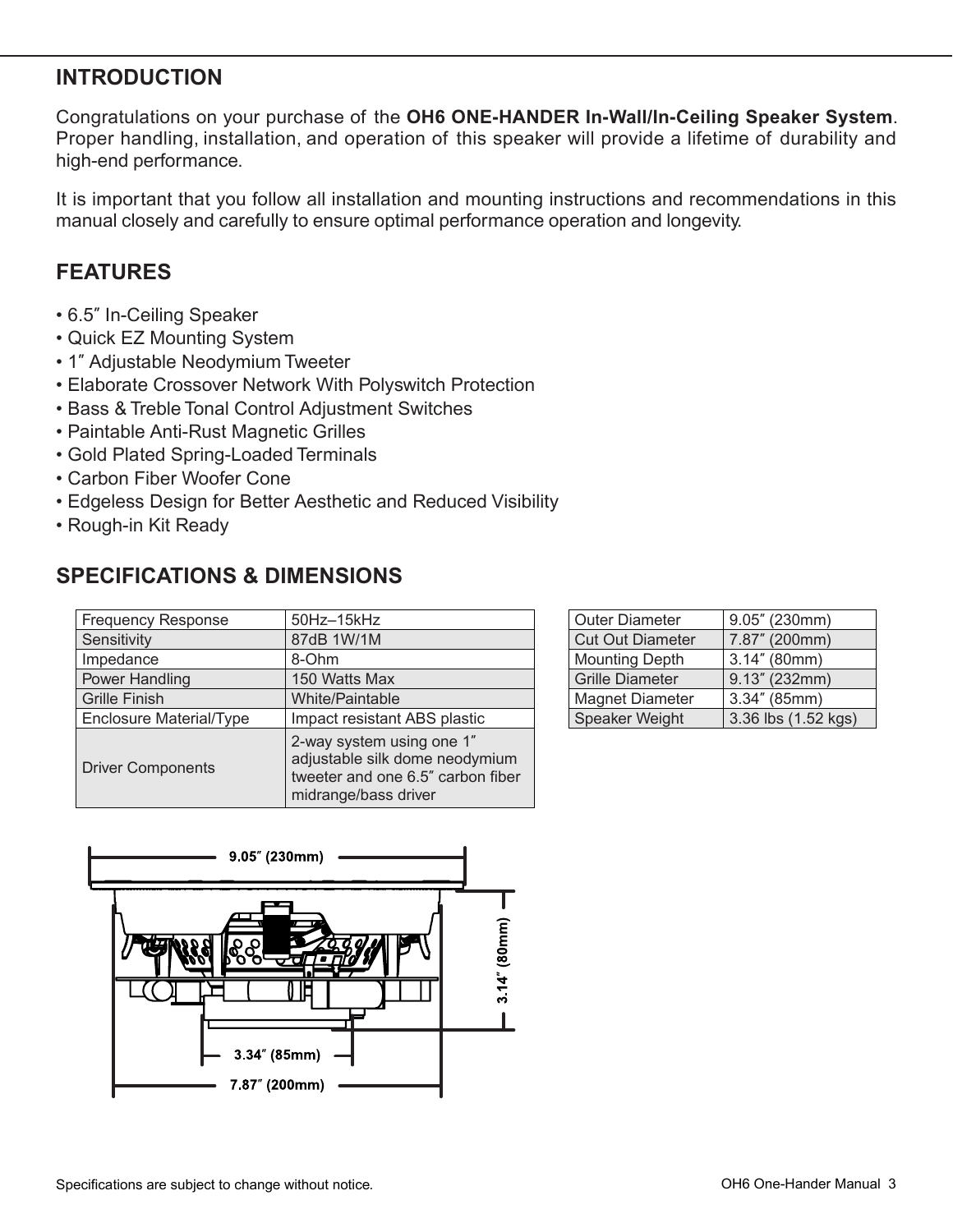**1.** Cut speaker mounting hole with provided cut out template.

**2.** Wire the OH6 speaker using the non-obtrusive spring-loaded terminals.

**3.** Mount the OH6 speaker utilizing its built-in EZ Mount System.While firmly holding the tweeter bridge, simply push the speaker up against the drywall and turn it clockwise about 15 degrees. This will engage the EZ Mount System and the dog ears will move outward forcing the speaker snug up against the drywall.

**4.** With the OH6 speaker in place, slide the orange lock switch from the unlocked position to the locked position. Your OH6 speaker is now installed and ready for use.You can make further adjustments to bass and treble with the tonal selector switches located opposite from the lock switch.



Bass: -4 / -2 / 0 **TONAL ADJUSTMENTS** Treble: -2 / 0 / +2





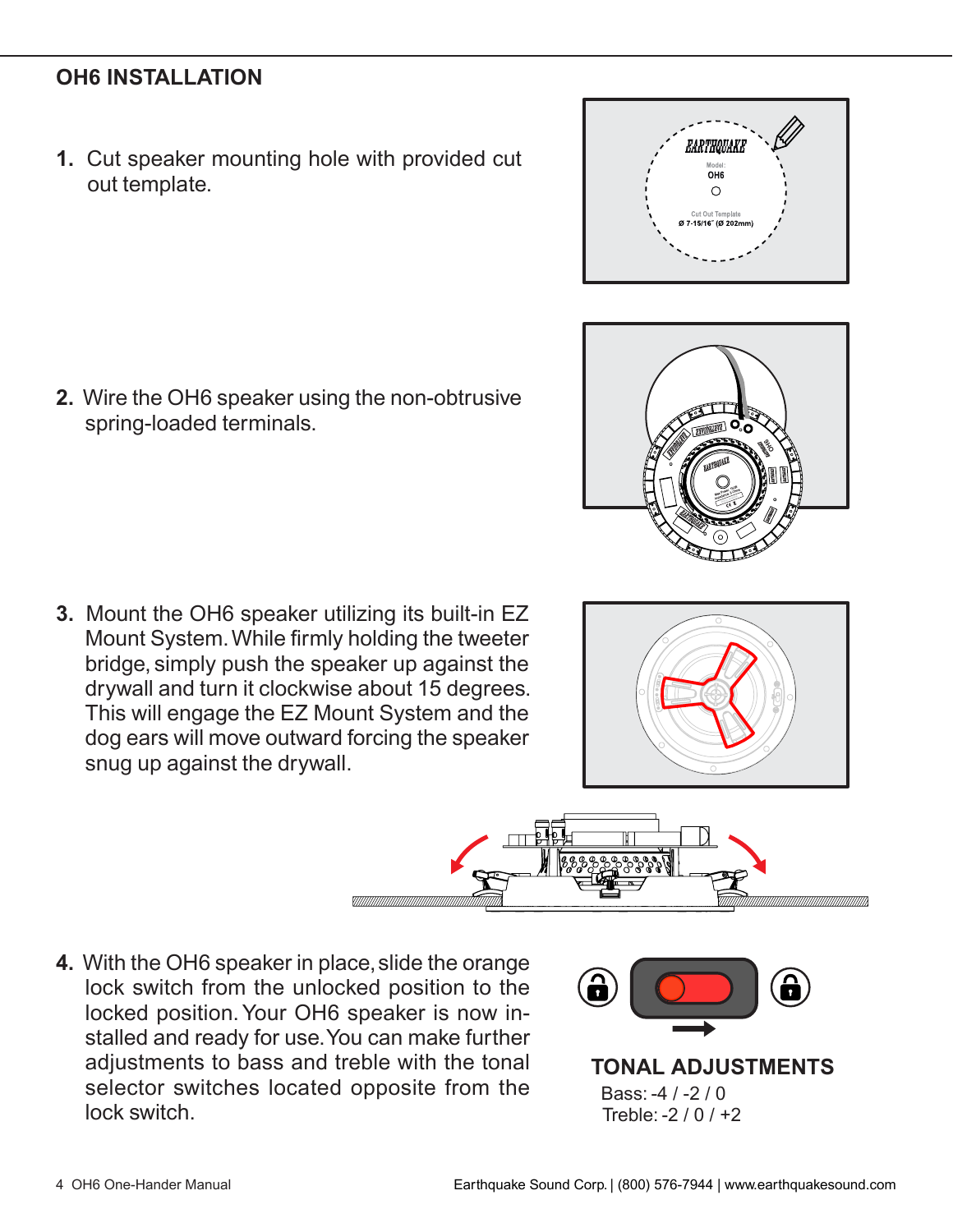## **OH6 SPEAKER PLACEMENT**

The OH6 One-Hander speakers were designed to be flush mounted in walls or ceilings. For optimal acoustical performance, follow these guidelines:

- 1. Place the OH6 speakers at an equal distance (left/right) from the listener.
- 2. The speakers must be placed at a 40º–60º angle from the listener.
- 3. Aim the OH6 tweeters towards the listener's ears when in sitting position.

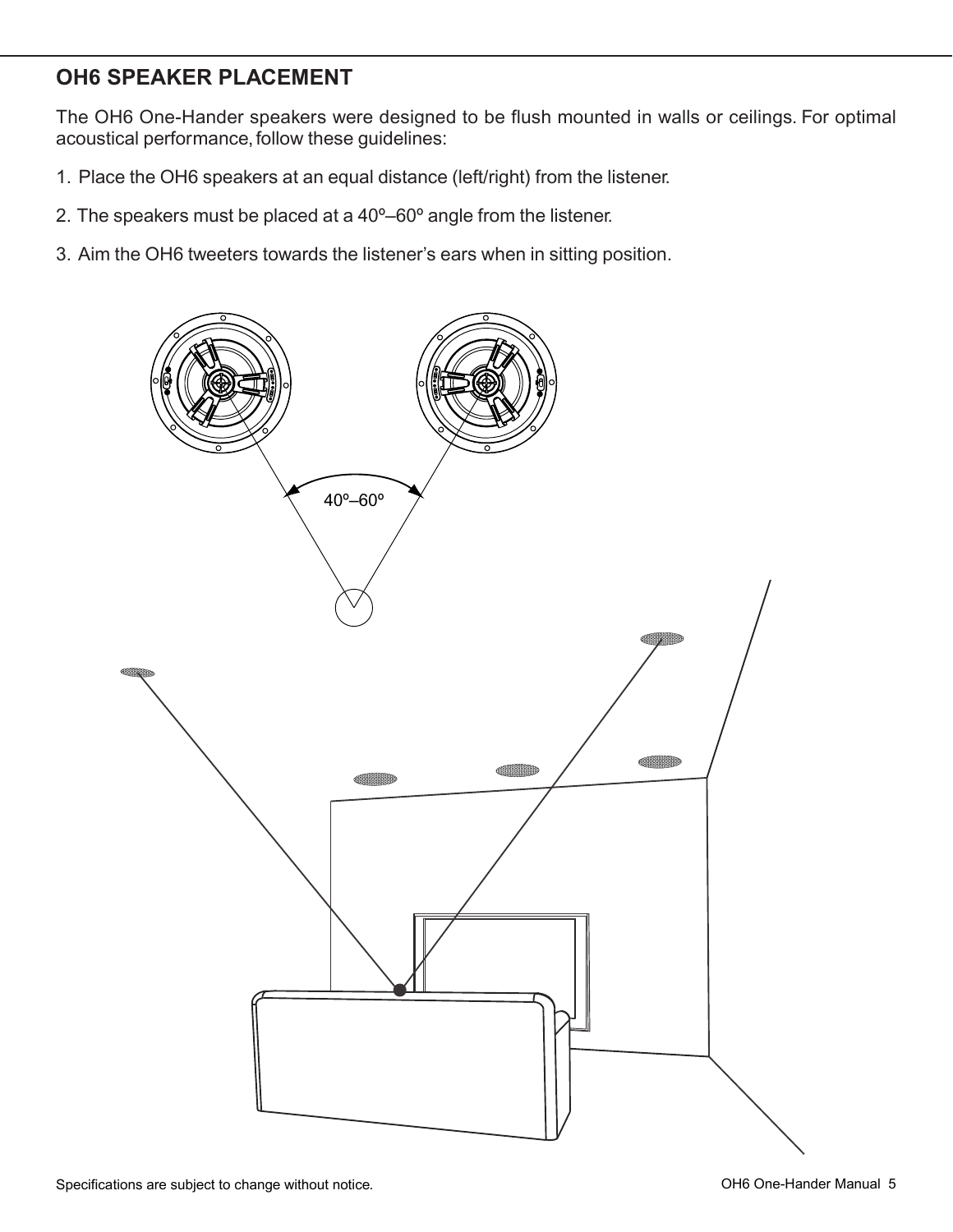## **WARRANTY INFORMATION**

Earthquake Sound warrants the original purchaser that all **Factory Sealed New Audio products** be free from defects in material and workmanship,under normal and proper use,for a period of one **(5) year from the date of purchase** (as shown on the original sales receipt with serial number affixed/written on it).The five (5) year limited warranty period is valid only if the product is properly installed by an Earthquake Sound authorized party and the warranty registration card is properly filled out and sent to Earthquake Sound Corporation.If the product is installed by a non-authorized party,a thirty (30) day warranty period applies.

#### **(A) Five (5) year limited warranty guidelines:**

**First year:** Earthquake pays for labor, parts and ground freight (US Mainland only, not including Alaska and Hawaii. shipping to us is not covered).

**Second, third, forth, and fifth Year:** Earthquake pays for labor only.The customer is responsible for parts and freight both ways.

#### **(B)Warning:**

Products (sent for repair) that are tested by Earthquake technicians and deemed to have no problem(s) will not be covered y the limited warranty.Customer will be charged a minimum of one (1) hour of labor (at ongoing rate) plus the shipping charges back to the customer.

#### **(C) Earthquake agrees to repair or replace - at our discretion - all such defective products/parts subject to the following provisions:**

- Defective products/parts have not been altered or repaired by other than an Earthquake factory approved technician.
- Products/parts are not subjected to negligence, misuse, improper use, or accident, damaged by improper line voltage, used with incompatible products, or have its serial number or any part of it altered, defaced or removed, or have been used in any way that is contrary to Earthquake's written instructions.

#### **(D)Warranty Limitations:**

Earthquake warranty does not cover products that have been modified or abused, including but not limited to the following:

- Damages due to misuse,abuse or use of improper cleaning materials/methods.
- Bent frame, broken connectors, holes in speaker cone, holes/cracked in wall plate, burnt parts.
- Fading, deterioration of components & finish due to improper exposure to elements.
- Burnt tracers on PCB.
- Product/part damaged due to poor packaging or abusive shipping conditions.
- Subsequent damage to other products.

A warranty claim will not be valid if the warranty registration card is not properly filled & returned to Earthquake with a copy of the sales invoice.

#### **(E) Service Request:**

To receive product(s) service, contact Earthquake Sound's service department at (510) 732-1000 or tech@earthquakesound.com and request an RMA (Return Material Authorization) number as item(s) shipped without a valid RMA number will be refused. Make sure you provide us with your complete and correct shipping address, a valid daytime phone number, and a brief description of the problem you are experiencing with the product. In most cases, our technicians might be able to resolve the problem over the phone or via e-mail, thus eliminating the need to ship the product.

#### **(F) Shipping Instructions:**

Product(s) must be packaged inside its original protective box(es) to minimize transportation damage. Shipper claims regarding items damaged in transit must be presented to carrier. Earthquake Sound Corporation reserves the right to refuse improperly packaged product(s). A copy of the original sales receipt must accompany the product(s) returned for service. Ship the product(s) to:

Earthquake Sound Corporation.

2727 McCone Avenue, Hayward, CA 94545

#### Tel:(510) 732-1000

The customer is responsible for the cost of shipping the product(s) to Earthquake Sound Corporation

#### **(G) Disputes Resolution:**

All disputes - between clients and Earthquake Sound Corporation - resulting from the one (1) year limited warranty policy must be resolved according to the laws & regulations of the county of Alameda, California.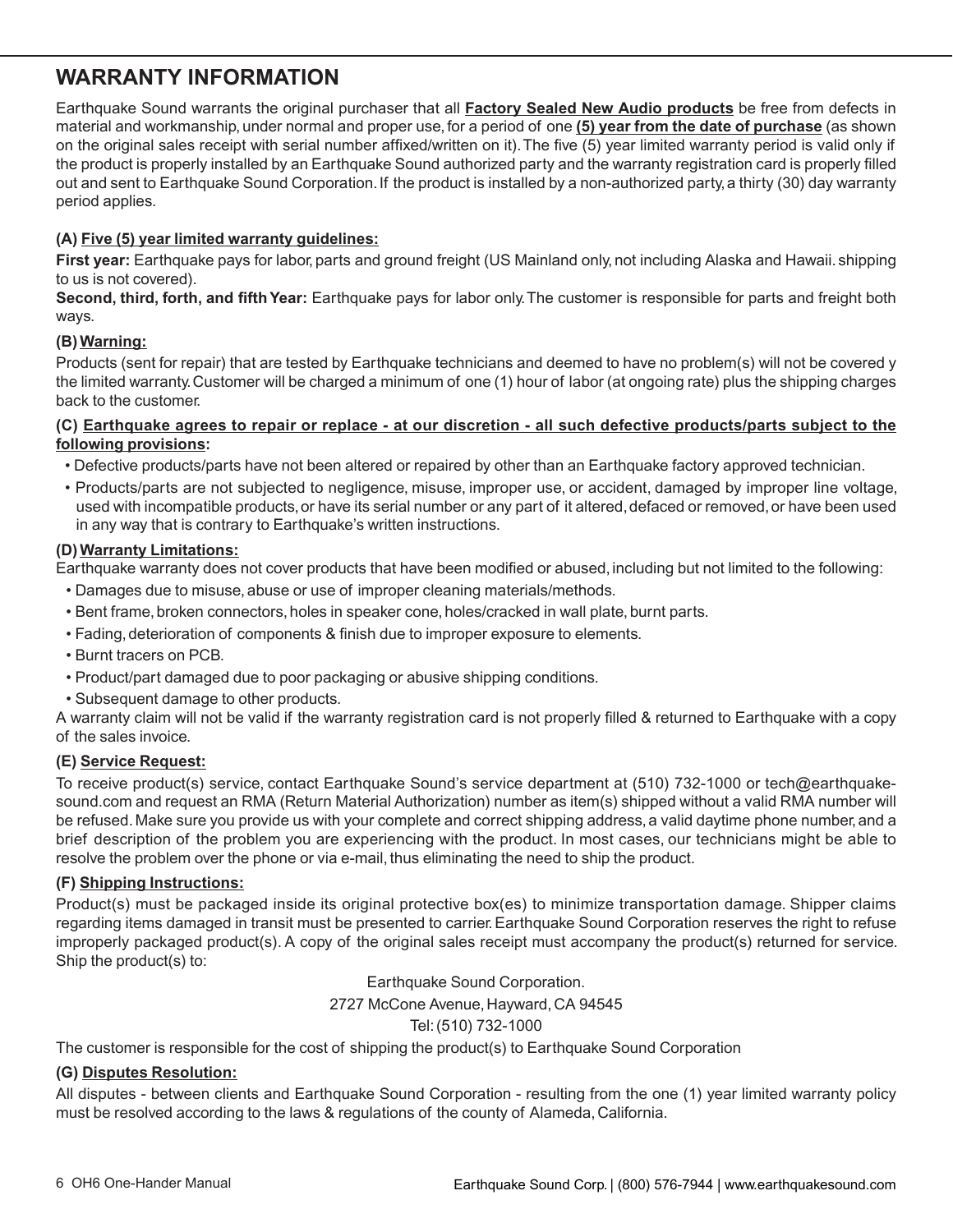# **FOR YOUR RECORDS**

| Date of Purchase:                 |  |  |
|-----------------------------------|--|--|
| Authorized Dealer/Installer Info: |  |  |
| Name:                             |  |  |
| Address:                          |  |  |
| Phone:                            |  |  |
| Serial Number:                    |  |  |
| <b>Notes</b>                      |  |  |
|                                   |  |  |
|                                   |  |  |
|                                   |  |  |
|                                   |  |  |